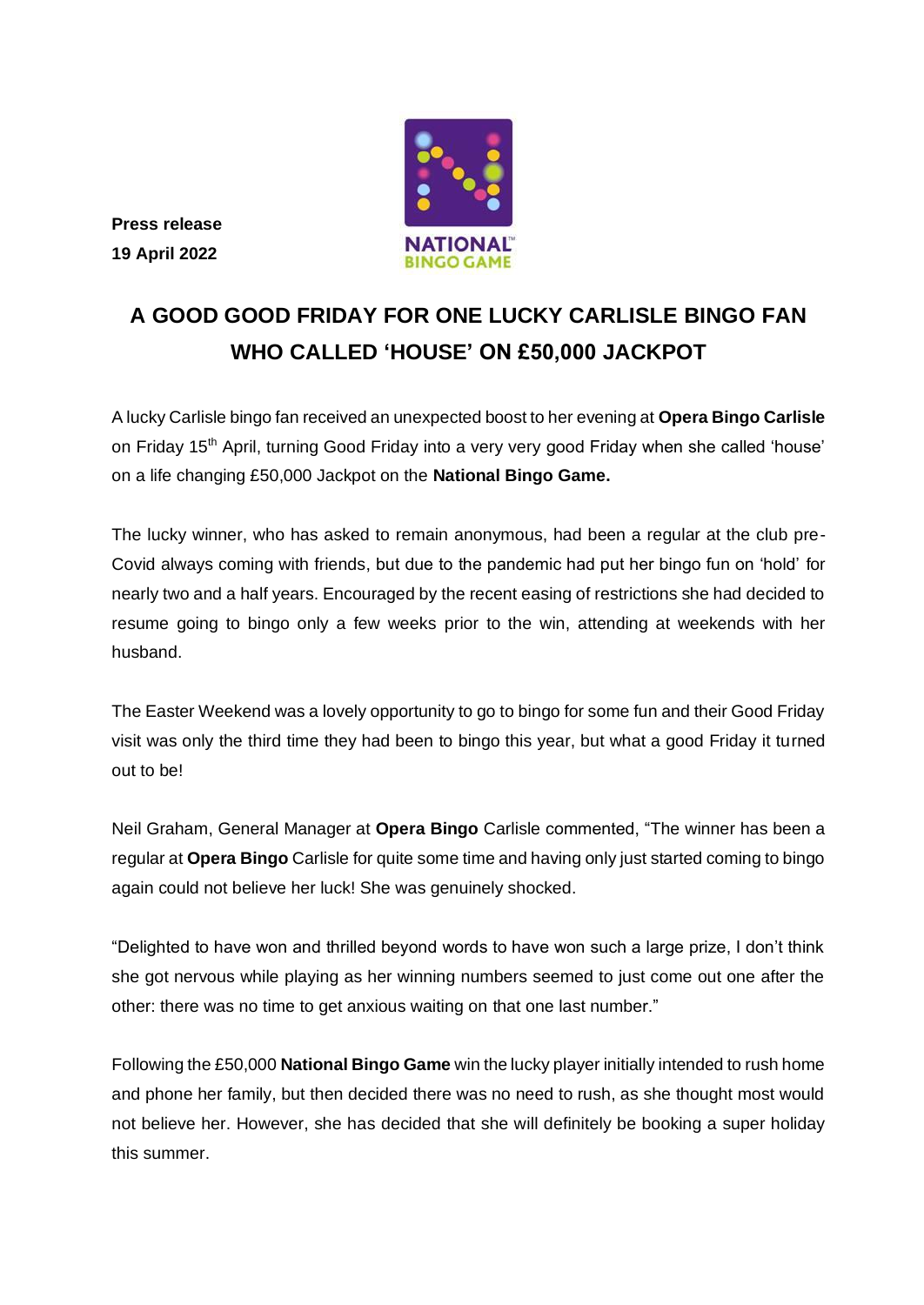"We're delighted to see a big winner here at **Opera Bingo** Carlisle: it's always good to see anyone win, but especially when it's such a large amount and to one of our regulars." Neil continued, "This win follows three recent National Live winners at the club, so we are clearly on a winning streak!"

Alastair Stewart, Head of Commercial Operations at the **National Bingo Game** said: "We are thrilled for our lucky **National Bingo Game** £50,000 Jackpot winner at Opera Bingo Carlisle and hope that the lucky lady enjoys spending her winnings and a super summer holiday."

To find a participating club and for further information on the **National Bingo Game** visit [www.nationalbingo.co.uk.](http://www.nationalbingo.co.uk/) or follow us on Facebook [\(www.facebook.com/NationalBingoGame\)](http://www.facebook.com/NationalBingoGame) and Twitter.com @nationalbingo.

All players must be aged 18 or over. The National Bingo Game is played under the provisions of The Gambling Act 2005 and played under National Bingo Game Players' Rules. Players should always gamble responsibly. For more information and advice visit [www.BeGambleAware.org](http://www.begambleaware.org/)

### **-ENDS-**

## **Notes to Editors**

### **About The National Game**

- The National Bingo Game started in 1986, with the current format launched on 30<sup>th</sup> April 2018
- The new National Bingo Game is a Full House only game and offers players the following prizes: Club Prize – won in every club, on every game Jackpot Prizes of £50,000, £1,000 and £100
- To win a Club Prize a player must be the first in their participating venue to successfully complete a full house.
- To win a Jackpot Prize a player must be the first in their participating venue to successfully complete a full house as follows in the following number of calls: 16 numbers or less to win £50,000 20 numbers or less to win £ 1,000 24 numbers or less to win £ 100
- Tickets for the National Bingo Game are £1 for 2 tickets OR £2 for 5 tickets
- Total prize money paid to date by the National Bingo Game is over £1BILLION!
- The National Bingo Game is the UK's second largest computer controlled game in the UK, the national lottery being the largest